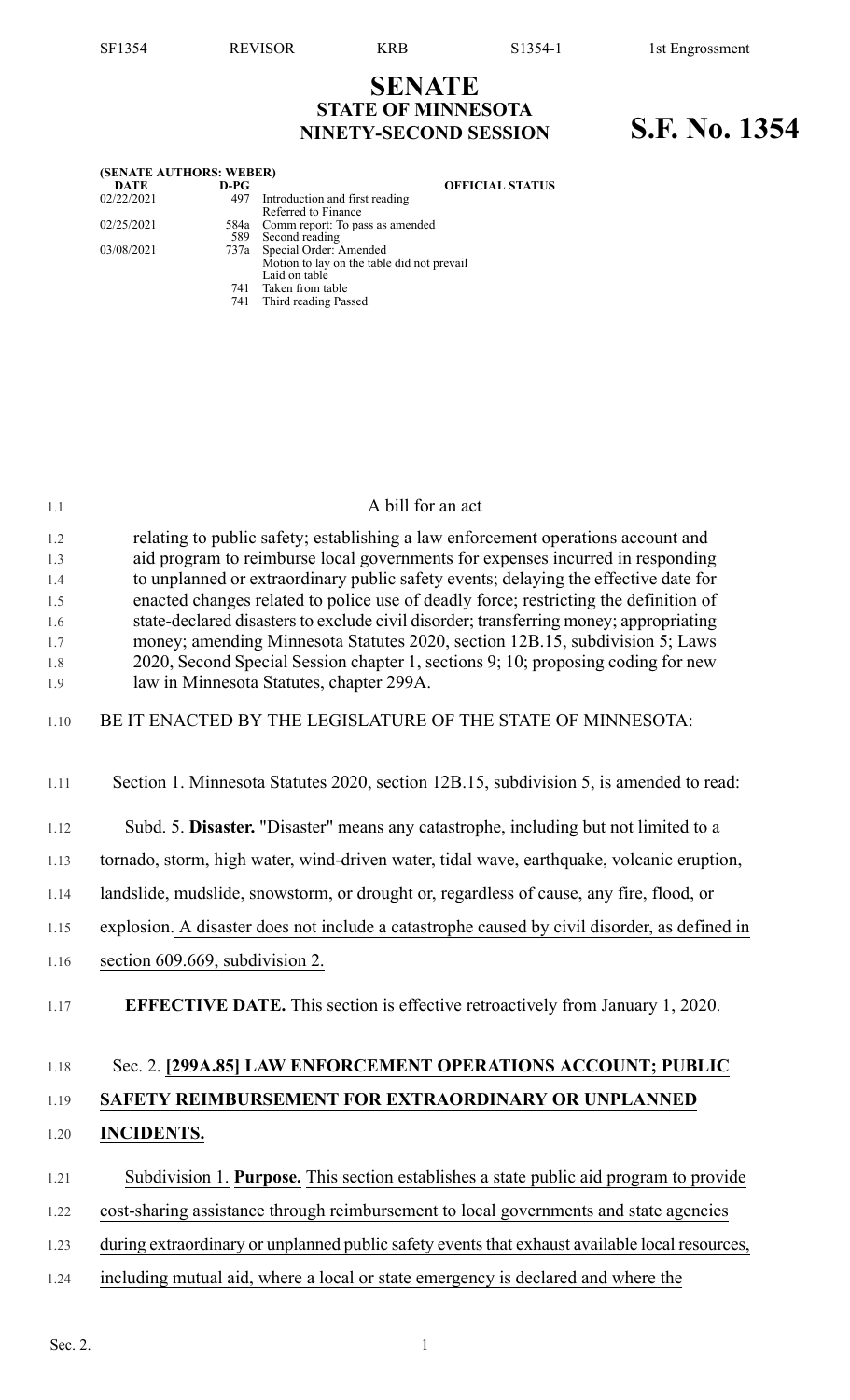|      | SF1354              | <b>REVISOR</b>                                                                                   | <b>KRB</b> | S1354-1 | 1st Engrossment |
|------|---------------------|--------------------------------------------------------------------------------------------------|------------|---------|-----------------|
| 2.1  |                     | extraordinary expenses are not covered by other federal and state disaster assistance            |            |         |                 |
| 2.2  | programs.           |                                                                                                  |            |         |                 |
| 2.3  |                     | Subd. 2. Definitions. (a) For purposes of this section, the terms in this subdivision have       |            |         |                 |
| 2.4  | the meanings given. |                                                                                                  |            |         |                 |
| 2.5  |                     | (b) "Applicant" means a tribal or local entity located within Minnesota or a state, tribal,      |            |         |                 |
| 2.6  |                     | or local entity located outside of Minnesota that applies for reimbursement under this section.  |            |         |                 |
| 2.7  |                     | (c) "Backfill" means personnel costs incurred by a sending jurisdiction related to replacing     |            |         |                 |
| 2.8  |                     | personnel who have been sent to the receiving jurisdiction.                                      |            |         |                 |
| 2.9  |                     | (d) "Commissioner" means the commissioner of public safety.                                      |            |         |                 |
| 2.10 |                     | (e) "Department" means the Department of Public Safety.                                          |            |         |                 |
| 2.11 |                     | (f) "Incident period" means the period from the onset of the response to a public safety         |            |         |                 |
| 2.12 |                     | event until mutual aid is no longer necessary.                                                   |            |         |                 |
| 2.13 |                     | (g) "Mutual aid" means aid rendered to, and at the request of, one state, tribal, or local       |            |         |                 |
| 2.14 |                     | entity by another state, tribal, or local entity.                                                |            |         |                 |
| 2.15 |                     | (h) "Public safety event" means an unplanned or extraordinary event or series of events:         |            |         |                 |
| 2.16 |                     | $(1)(i)$ that exhausts available local resources;                                                |            |         |                 |
| 2.17 |                     | (ii) where life or property are endangered and local resources are inadequate to handle          |            |         |                 |
| 2.18 | the situation;      |                                                                                                  |            |         |                 |
| 2.19 |                     | (iii) that requires mutual aid; and                                                              |            |         |                 |
| 2.20 |                     | (iv) where a state emergency is declared pursuant to section 12.31 or a local emergency          |            |         |                 |
| 2.21 |                     | is declared pursuant to section 12.29; or                                                        |            |         |                 |
| 2.22 |                     | (2) where the State Patrol makes a specific request for assistance from a local unit of          |            |         |                 |
| 2.23 |                     | government to support the State Patrol at a facility owned by state government, including        |            |         |                 |
| 2.24 |                     | but not limited to the State Capitol.                                                            |            |         |                 |
| 2.25 |                     | (i) "Receiving jurisdiction" means a state, tribal, or local entity that is requesting resources |            |         |                 |
| 2.26 |                     | to respond to the public safety event.                                                           |            |         |                 |
| 2.27 |                     | "Reimbursement panel" means the panel of sheriffs created under subdivision 5.                   |            |         |                 |
| 2.28 |                     | (k) "Sending jurisdiction" means a state, tribal, or local entity that is sending resources      |            |         |                 |
| 2.29 |                     | to respond to the public safety event.                                                           |            |         |                 |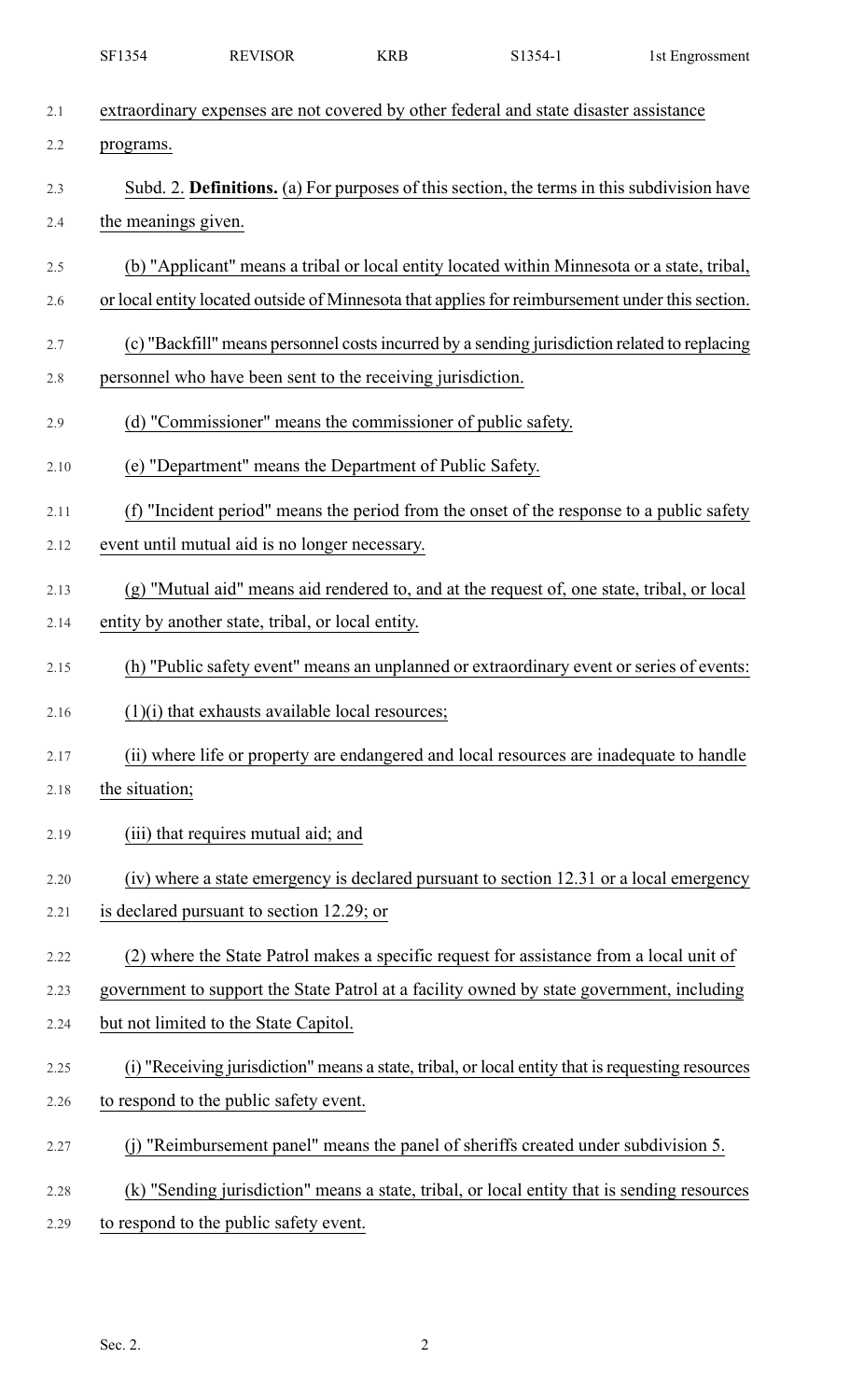| SF1354 | <b>REVISOR</b> | KRE | $1354-$<br>ر د ۱ | 1st Engrossment |
|--------|----------------|-----|------------------|-----------------|
|--------|----------------|-----|------------------|-----------------|

| 3.1  | Subd. 3. Law enforcement operations account; appropriation. A law enforcement                   |
|------|-------------------------------------------------------------------------------------------------|
| 3.2  | operations account is created in the special revenue fund in the state treasury, consisting of  |
| 3.3  | money deposited, donated, allotted, transferred, or otherwise provided to the account. Money    |
| 3.4  | in the law enforcement operations account is annually appropriated to the commissioner to       |
| 3.5  | provide reimbursement and management costs under this section. Money appropriated under         |
| 3.6  | this subdivision may be spent only for a reimbursement recommended by the reimbursement         |
| 3.7  | panel and for the expenses authorized under subdivision 12.                                     |
| 3.8  | Subd. 4. Eligibility criteria; considerations. (a) Costs eligible for reimbursement under       |
| 3.9  | this section are those costs associated with a public safety event incurred during the incident |
| 3.10 | period. Eligible costs are limited to:                                                          |
| 3.11 | $(1)$ overtime costs;                                                                           |
| 3.12 | (2) logistical needs, including food and lodging;                                               |
| 3.13 | (3) incidental supplies necessary to aid in the response;                                       |
| 3.14 | (4) backfill personnel costs incurred by a sending jurisdiction;                                |
| 3.15 | (5) damaged or destroyed equipment costs incurred by a sending jurisdiction;                    |
| 3.16 | (6) costs associated with emergency management, response and recovery planning,                 |
| 3.17 | mitigation of public health threats posed by the public safety event, and costs associated      |
| 3.18 | with development of mitigation methods within the affected community; and                       |
| 3.19 | (7) indemnifying a sending jurisdiction, if indemnification is required by law, judicial        |
| 3.20 | order, or agreement between the receiving and sending jurisdictions.                            |
| 3.21 | (b) When emergency personnel of another state render aid in Minnesota pursuant to the           |
| 3.22 | orders of the governor of their home state, and upon the request of the governor of Minnesota,  |
| 3.23 | the reimbursement panel may approve reimbursement to reimburse the other state from the         |
| 3.24 | law enforcement operations account for:                                                         |
| 3.25 | (1) the compensation paid and actual and necessary travel, subsistence, and maintenance         |
| 3.26 | expenses of the personnel of the other state while rendering aid as emergency personnel;        |
| 3.27 | (2) all payments for death, disability, or injury of those personnel incurred in the course     |
| 3.28 | of rendering that aid; and                                                                      |
| 3.29 | (3) all losses of or damage to supplies and equipment of the other state or a governmental      |
| 3.30 | subdivision of the other state resulting from the rendering of aid, provided that the laws of   |
| 3.31 | the other state contain provisions substantially similar to this section.                       |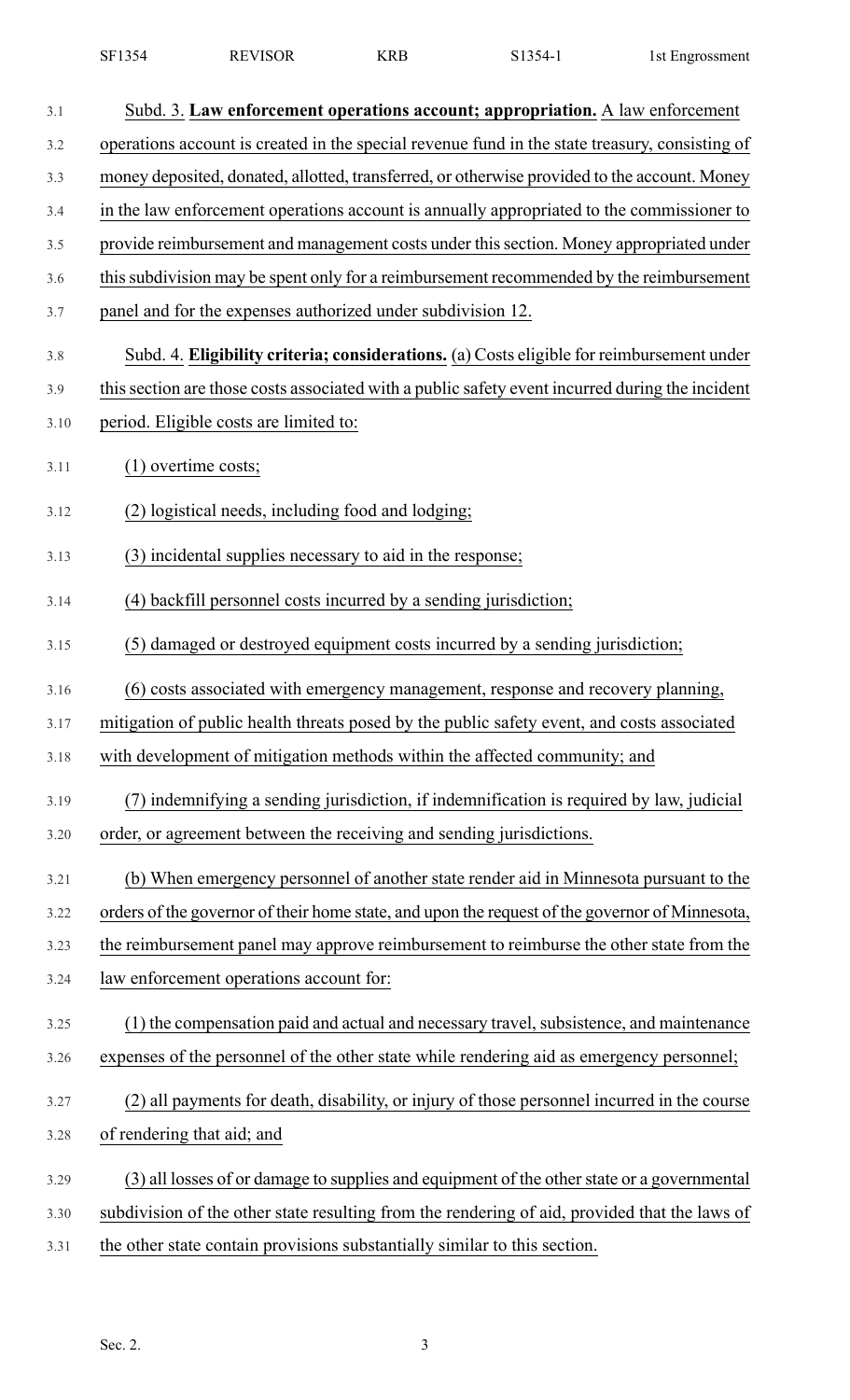| SF1354 | <b>REVISOR</b> | KRB | $S1354-$ | 1st Engrossment |
|--------|----------------|-----|----------|-----------------|
|        |                |     |          |                 |

| 4.1  | (c) If the receiving jurisdiction refused either the commissioner's request to observe the      |
|------|-------------------------------------------------------------------------------------------------|
| 4.2  | public safety event response or the commissioner's offer of advice and counsel, the             |
| 4.3  | reimbursement panel may deny the applicant's request for reimbursement. A receiving             |
| 4.4  | jurisdiction is not obligated to follow or implement the commissioner's advice or counsel.      |
| 4.5  | The reimbursement panel may not deny a receiving jurisdiction's application for                 |
| 4.6  | reimbursement because the receiving jurisdiction did not follow or implement the                |
| 4.7  | commissioner's advice or counsel.                                                               |
| 4.8  | (d) Notwithstanding section 466.01, subdivision 6, unless there is a written agreement          |
| 4.9  | to the contrary, emergency response personnel retain their employment status with their         |
| 4.10 | sending jurisdiction and have the same powers, duties, rights, privileges, and immunities       |
| 4.11 | as if they were performing like service in the sending jurisdiction.                            |
| 4.12 | Subd. 5. Reimbursement panel. (a) A reimbursement panel is established to evaluate              |
| 4.13 | and make binding recommendations on reimbursement requests from the law enforcement             |
| 4.14 | operations account.                                                                             |
| 4.15 | (b) The panel shall consist of three sheriffs selected by the 87 sheriffs through a process     |
| 4.16 | created by the Minnesota Sheriffs' Association and two police chiefs selected by the            |
| 4.17 | Minnesota Chiefs of Police Association. Members appointed to the panel must represent           |
| 4.18 | the geographic and population diversity among the state's counties, but no more than one        |
| 4.19 | sheriff shall serve a county with a population greater than 500,000 and no more than one        |
| 4.20 | police chief shall serve a city with a population greater than 75,000.                          |
| 4.21 | Subd. 6. Reimbursement rates. To the extent funds are available in the law enforcement          |
| 4.22 | operations account, the reimbursement panel shall authorize reimbursement of eligible costs     |
| 4.23 | pursuant to the following reimbursement rates:                                                  |
| 4.24 | (1) receiving jurisdiction applicants shall receive 75 percent of eligible costs submitted      |
| 4.25 | for reimbursement; and                                                                          |
| 4.26 | (2) sending jurisdiction applicants shall receive 100 percent of eligible costs submitted       |
| 4.27 | for reimbursement.                                                                              |
| 4.28 | Subd. 7. Reimbursement process. (a) The commissioner must develop application                   |
| 4.29 | materials for reimbursement and may update the materials as needed. Application materials       |
| 4.30 | must include instructions and requirements for assistance under this section. These application |
| 4.31 | materials are not subject to the rulemaking requirements under chapter 14.                      |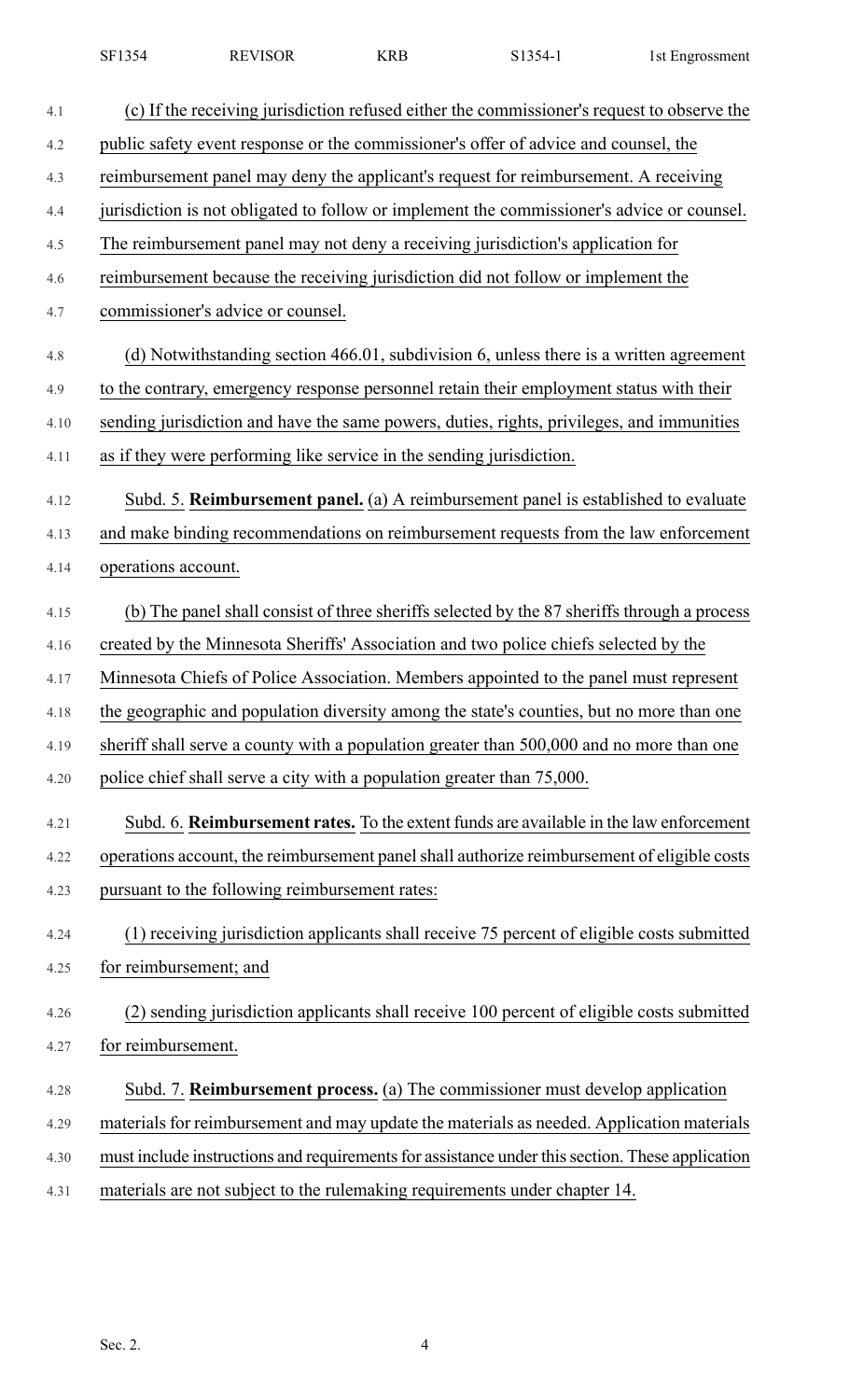| 5.1  | (b) An applicant has 90 days from the end of the incident period to request reimbursement     |
|------|-----------------------------------------------------------------------------------------------|
| 5.2  | from the law enforcement operations account. The reimbursement panel may deny a late          |
| 5.3  | request. The applicant's request must include:                                                |
| 5.4  | (1) the cause, location of the public safety event, and incident period;                      |
| 5.5  | (2) documentation of a local, tribal, county, or state emergency declaration in response      |
| 5.6  | to the public safety event; and                                                               |
| 5.7  | (3) a description of eligible expenses incurred by the applicant.                             |
| 5.8  | (c) An applicant may submit additional supporting documentation for up to 60 days after       |
| 5.9  | the reimbursement panel's acceptance of the initial request for reimbursement.                |
| 5.10 | (d) The reimbursement panel shall review the application and supporting documentation         |
| 5.11 | for completeness and may return the application with a request for more detailed information  |
| 5.12 | or correction of deficiencies. The reimbursement panel may consult with appropriate           |
| 5.13 | governmental officials to ensure the application reflects the extent and magnitude of the     |
| 5.14 | public safety event and to reconcile any differences. The application is not complete until   |
| 5.15 | the reimbursement panel receives all requested information.                                   |
| 5.16 | (e) If the reimbursement panel returns an application with a request for more detailed        |
| 5.17 | information or for correction of deficiencies, the applicant must resubmit the application    |
| 5.18 | with all required information within 30 days of the applicant's receipt of the reimbursement  |
| 5.19 | panel's request. The applicant's failure to provide the requested information in a timely     |
| 5.20 | manner without a reasonable explanation may be cause for denial of the application.           |
| 5.21 | (f) The reimbursement panel must approve or deny an application within 60 days of             |
| 5.22 | receipt of a complete application or the application is deemed approved. If the reimbursement |
| 5.23 | panel approves an application or the application is automatically deemed approved after 60    |
| 5.24 | days, the reimbursement panel must provide written notification to the applicant. If the      |
| 5.25 | reimbursement panel denies an application, the reimbursement panel must provide written       |
| 5.26 | notice to the applicant of the denial and the appeal process.                                 |
| 5.27 | Subd. 8. Appeal process. (a) An applicant must submit to the reimbursement panel              |
| 5.28 | completed claims for payment of actual and eligible costs on forms provided by the            |
| 5.29 | commissioner. All eligible costs claimed for payment must be documented and consistent        |
| 5.30 | with the eligibility provisions of this section.                                              |
| 5.31 | (b) If the reimbursement panel denies an applicant's claim for payment, the applicant         |
| 5.32 | has 30 days from receipt of the reimbursement panel's determination to appeal in writing      |
| 5.33 | to the reimbursement panel. The appeal must include the applicant's rationale for reversing   |

SF1354 REVISOR KRB S1354-1 1st Engrossment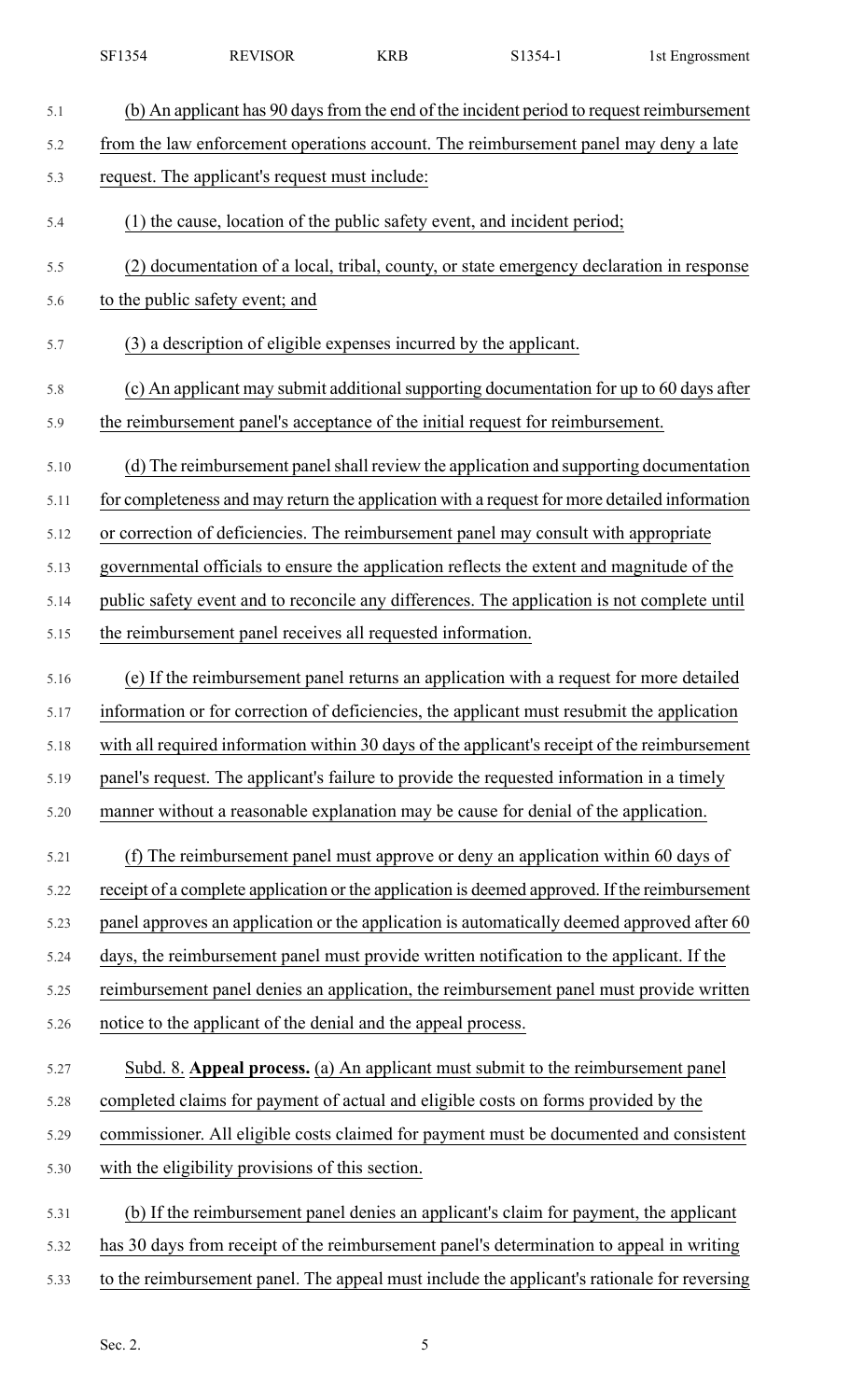| SF1354 | <b>REVISOR</b> | KRB | $1354-$ | 1st Engrossment |
|--------|----------------|-----|---------|-----------------|
|        |                |     |         |                 |

| 6.1  | the reimbursement panel's determination. The reimbursement panel has 30 days from receipt       |
|------|-------------------------------------------------------------------------------------------------|
| 6.2  | of the appeal to uphold or modify the reimbursement panel's determination and formally          |
| 6.3  | respond to the applicant. If no written request for appeal is received, the determination is    |
| 6.4  | final. If the applicant's appeal to the reimbursement panel is denied, the applicant may appeal |
| 6.5  | the decision to the Legislative Coordinating Commission.                                        |
| 6.6  | Subd. 9. Closeout of application. The reimbursement panel must close out an applicant's         |
| 6.7  | reimbursement application after all of the following occur:                                     |
| 6.8  | (1) the applicant receives the final amount due;                                                |
| 6.9  | (2) the applicant repays any amount recovered for eligible costs from another source            |
| 6.10 | after receiving payment under this section; and                                                 |
| 6.11 | (3) any scheduled audits are complete.                                                          |
| 6.12 | Subd. 10. Audit. (a) An applicant must account for all funds received under this section        |
| 6.13 | in conformance with generally accepted accounting principles and practices. The applicant       |
| 6.14 | must maintain detailed records of expenditures to show that grants received under this          |
| 6.15 | section were used for the purpose for which the payment was made. The applicant must            |
| 6.16 | maintain records for five years and make the records available for inspection and audit by      |
| 6.17 | the reimbursement panel or the state auditor. The applicant must keep all financial records     |
| 6.18 | for five years after the final payment, including but not limited to all invoices and canceled  |
| 6.19 | checks or bank statements that support all eligible costs claimed by the applicant.             |
| 6.20 | (b) The state auditor may audit all applicant records pertaining to an application for          |
| 6.21 | reimbursement or receipt of payment under this section.                                         |
| 6.22 | Subd. 11. Reporting reimbursement payments. The commissioner shall post on the                  |
| 6.23 | department's website a list of the recipients and amounts of the reimbursement payments         |
| 6.24 | made under this section.                                                                        |
| 6.25 | Subd. 12. Management costs. The department may be reimbursed from the law                       |
| 6.26 | enforcement operations account an amount of not more than 2.5 percent of the grant values       |
| 6.27 | as management costs. Management costs include indirect costs, direct administrative costs,      |
| 6.28 | and other administrative expenses associated with the public safety event.                      |
| 6.29 | Subd. 13. Funding from other sources; repayment required. If an applicant recovers              |
| 6.30 | eligible costs from another source after receiving payment under this section, the applicant    |
| 6.31 | must pay the department within 30 days an amount equal to the corresponding state funds         |
| 6.32 | received. The commissioner must deposit any repayment into the law enforcement operations       |
| 6.33 | account.                                                                                        |